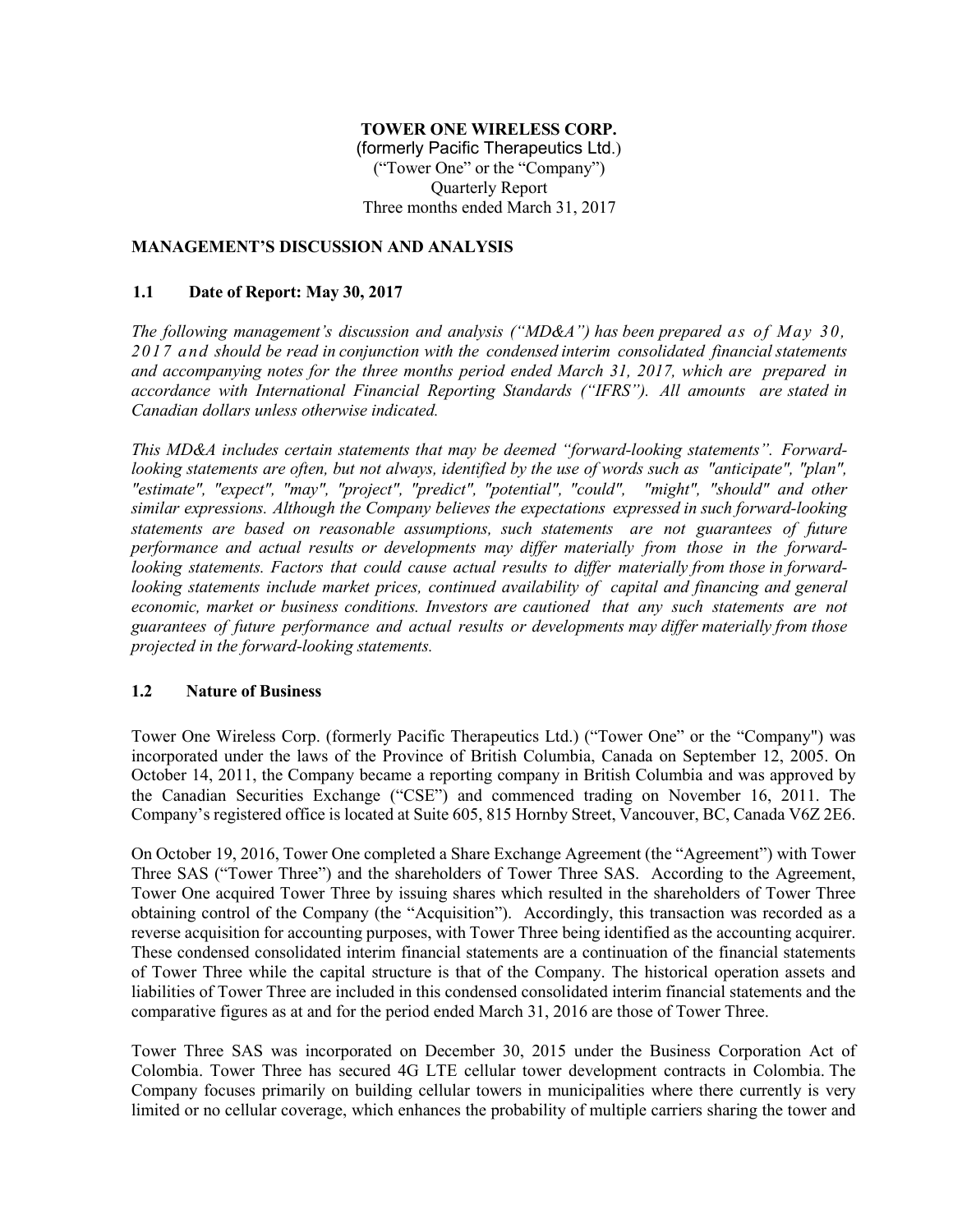minimizes competitive risk.

## **1.3 Overall Performance**

Announcements and Highlights during the quarter:

- January 12, 2017, the Company announced the completion of its previously announced "fundamental" change" transaction (the "Transaction") with Tower Three. The Company's common shares will commence trading on the Canadian Securities Exchange (the "Exchange") on January 26, 2017, under the new symbol "TO".
- February 1, 2017, the Company announced that it has received a corporate update from its wholly owned subsidiary, Tower Three, a South American telecommunications infrastructure developer. Tower Three company has built seven towers in Colombia and is currently working to expand the collocation of its existing tower portfolio. Collocation on a tower means that antennas from more than one telecom carrier will be deployed or mounted on a single tower. The company is now in advanced stage negotiations with a second telecom carrier to deploy its antennas on Tower Three's towers.
- February 9, 2017, the Company announced that it has formed a 100% owned subsidiary in Argentina. The company also announces that it has taken assignment of all the assets, trade secrets and receivables of Rojo Resources (RJ: TSXV), which had previously contemplated a change of business to focus on Argentina's burgeoning telecom sector. This is of particular interest as for the most part Argentina is serviced by the same wireless providers as Colombia and many other countries of Latin America
- March 15, 2017, the Company announced that its newly incorporated subsidiary in Argentina has received leases for 5 cell towers sites and expects construction to commence shortly. Furthermore, the Company has applied for permits for 10 tower sites.
- Management continued to actively focus on capital raising to support the company's tower business, marketing initiatives and general working capital.

# **1.4 Results of Operations**

## Three months ended March 31, 2017 and 2016

During the three months ended March 31, 2017, the Company incurred net loss of \$1,612,447 (March 31, 2016- \$70,280). As at March 31, 2017, the Company had a working capital of \$1,082,455 (December 31, 2016- (\$566,512)) and an accumulated deficit of \$1,925,602 (December 31, 2016- \$313,155)

Significant changes in the period are as follows:

- The Company incurred permit and licensing fees of \$7,290 relating to work performed to obtain permits and licenses for cellphone tower structures.
- The Company incurred corporate and professional fees of \$256,534 which includes legal, accounting and consulting services performed by related parties.
- The Company incurred advertising and promotion of \$104,980 for the quarter.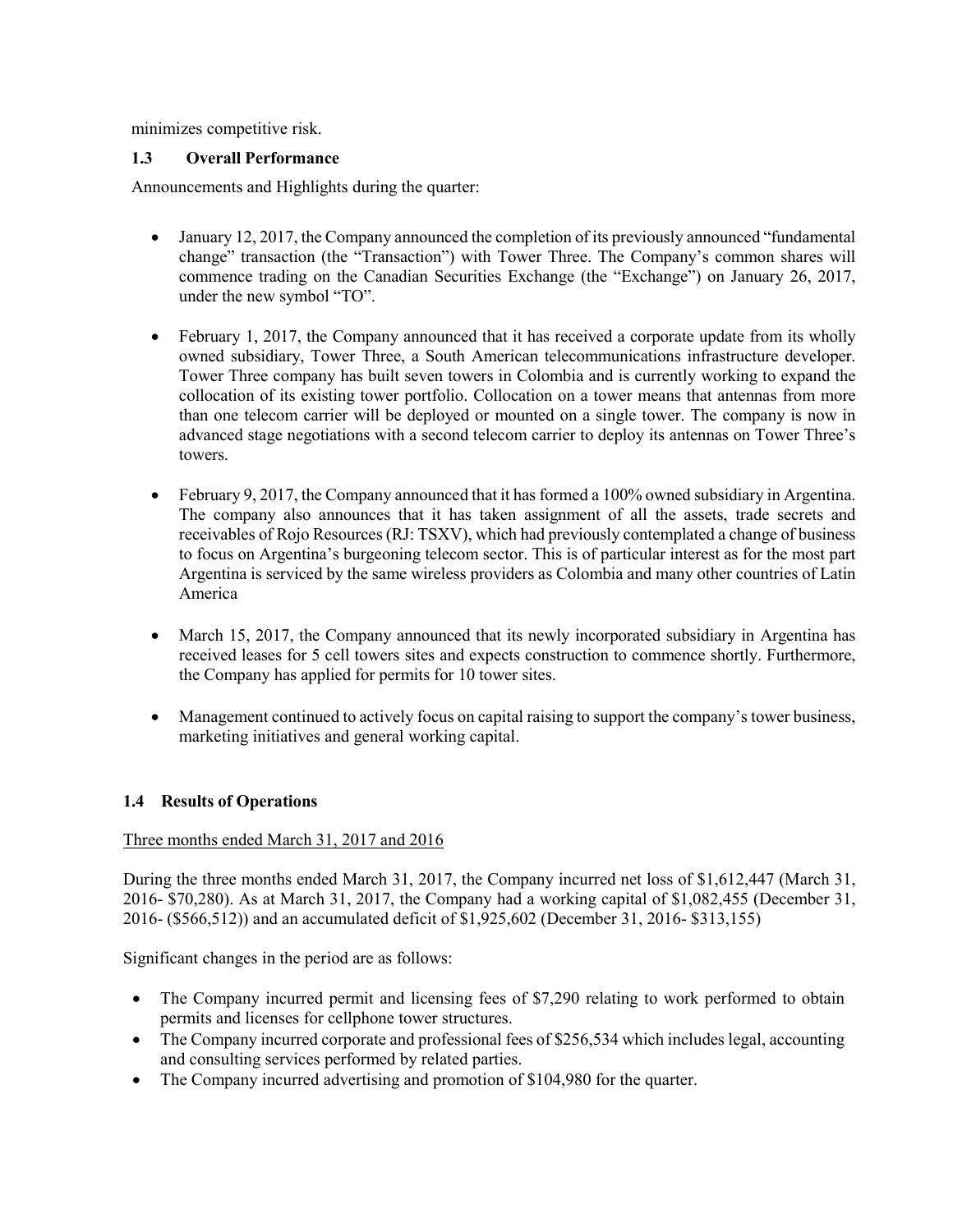- The Company incurred office and miscellaneous expenses of \$49,070 due to the start up of the business and commencement of operational activities. The Company has no payroll and engages consultants on an as needed basis.
- The Company incurred \$24,400 for interest and penalties for the repaid loans.
- The Company incurred travel expenses of \$30,070 relating to travel throughout Colombia to scope out optimal locations for cellphone towers.

During the period ended March 31, 2017, the Company recorded \$9,043 in foreign exchange to its cumulative translation account. The Company's functional currency is Canadian and Tower Three is Colombian Peso ("COP") and records a cumulative translation adjustment due to the changes resulting from the fluctuation of foreign exchange rates.

Tower Three was inactive for the three months ended March 31, 2016. As a result, it incurred limited expenses which mainly includes office expense of \$24,193, professional fees of \$38,184 and travel expense of \$8,346.

|                                            | March 31,<br>2017<br>\$ | December<br>31,<br>2016<br>\$ | September<br>30,<br>2016<br>\$ | June 30,<br>2016<br>\$ | March<br>31,<br>2016<br>\$ | December 31,<br>2015<br>\$ |
|--------------------------------------------|-------------------------|-------------------------------|--------------------------------|------------------------|----------------------------|----------------------------|
| Lease income                               | 22,849                  | 14,794                        | 4,609                          | Nil                    | Nil                        | Nil                        |
| Net loss                                   | (1,612,447)             | (8,645)                       | (86, 615)                      | (140, 559)             | (65, 364)                  | (21, 151)                  |
| <b>Basic and diluted</b><br>loss per share | (0.04)                  | (0.86)                        | (8.66)                         | (14.06)                | (6.54)                     | (2.12)                     |
| Cash                                       | 79,743                  | 9,864                         | 49,803                         | 50,077                 | Nil                        | Nil                        |
| <b>Total Assets</b>                        | 1,387,137               | 372,374                       | 309,856                        | 134,985                | Nil                        | 4,300                      |
| Non-Current<br>Liabilities                 | Nil                     | Nil                           | Nil                            | Nil                    | Nil                        | Nil                        |

Selected Quarterly Information

# **1.5 Liquidity and Capital Resources**

As at March 31, 2017, the Company has total assets of \$1,387,137 and a working capital of \$1,082,455.

At March 31, 2017, the Company had cash of \$79,743 (December 31, 2016- \$9,864) and a working capital of \$1,082,455 (December 31, 2016 – (\$566,512)). As of March 31, 2017, advances were \$893,560 compared to \$nil at December 31, 2016. As of March 31, 2017, property and equipment was \$253,374 for the towers in Colombia.

Cash utilized in operating activities during the three months ended March 31, 2017 was \$626,699 (March 31, 2016– \$77,831).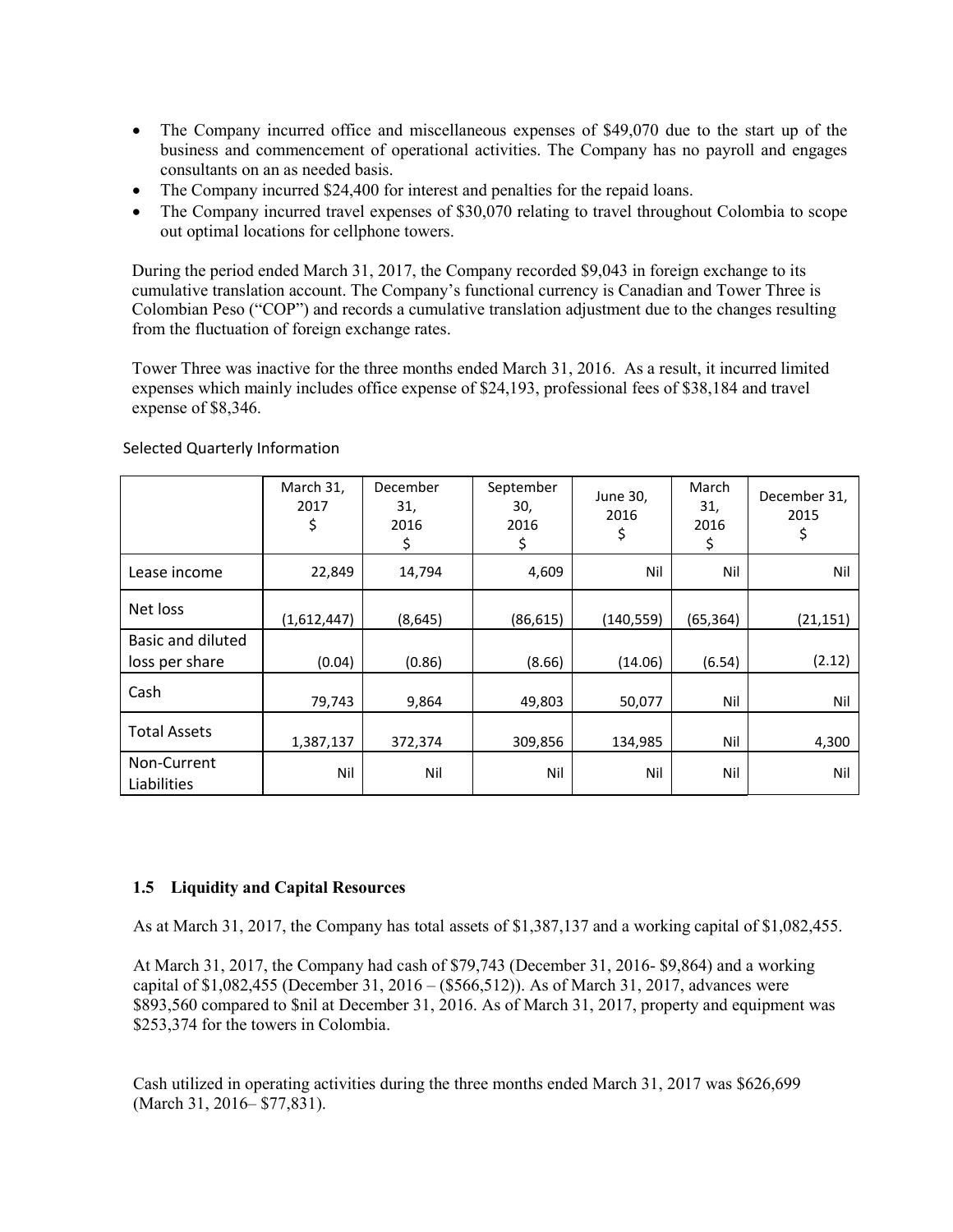At March 31, 2017, share capital was \$3,041,442 comprising 52,220,797 issued and outstanding common shares.

As a result of the net loss for the period ending March 31, 2017 of \$1,621,447, the deficit at March 31, 2017 increased to \$1,925,602.

At present, the Company's operations generate minimal cash inflows and its financial success after March 31, 2017 is dependent on management's ability to continue to obtain sufficient funding to sustain operations through the development primarily on building towers in municipalities where there currently is very limited or no cellular coverage, which enhances the probability of multiple carriers sharing the tower and minimizes competitive risk.

The Company may not be able to generate sufficient cash flows from its operations in the foreseeable future to support its working capital needs. As a result, the Company will have to rely on funding through future equity issuances and through short term borrowing in order to finance ongoing operations and the construction of cellular towers. The ability of the Company to raise capital will depend on market conditions and it may not be possible for the Company to issue shares on acceptable terms or at all.

## **1.6 Share Capital**

As at March 31, 2017, the Company had 52,220,797 common shares issued and outstanding.

## **1.7 Share Purchase Warrants**

As at March 31, 2017, the Company had 16,070,029 shareholder warrants issued and outstanding.

# **1.8 Stock Options**

As at March 31, 2017, the Company had nil stock options issued and outstanding

## **1.9 Off Balance Sheet Arrangements**

There are no off-balance sheet arrangements to which the Company is committed. The Company is not a party to any off-balance sheet arrangements that have, or are reasonably likely to have, a current or future material effect on the Company's financial condition, changes in financial condition, revenues, expenses, results of operations, liquidity, capital expenditures or capital resources.

## **1.10 Transactions with Related Parties**

Due to related parties consists of short term amounts advanced to, services rendered and expenses paid on behalf of the Company by shareholders of the Company. These amounts are unsecured, non-interest bearing, and payable on demand. As at March 31, 2017 and December 31, 2016, the Company has the following balances with related parties:

|                                                     | March 31, | December 31, |
|-----------------------------------------------------|-----------|--------------|
|                                                     | 2017      | 2016         |
| Due to related parties:                             |           |              |
| Tower One Wireless Corp.                            |           | 189,589      |
| Amounts owing to a company controlled by a director |           | 356,268      |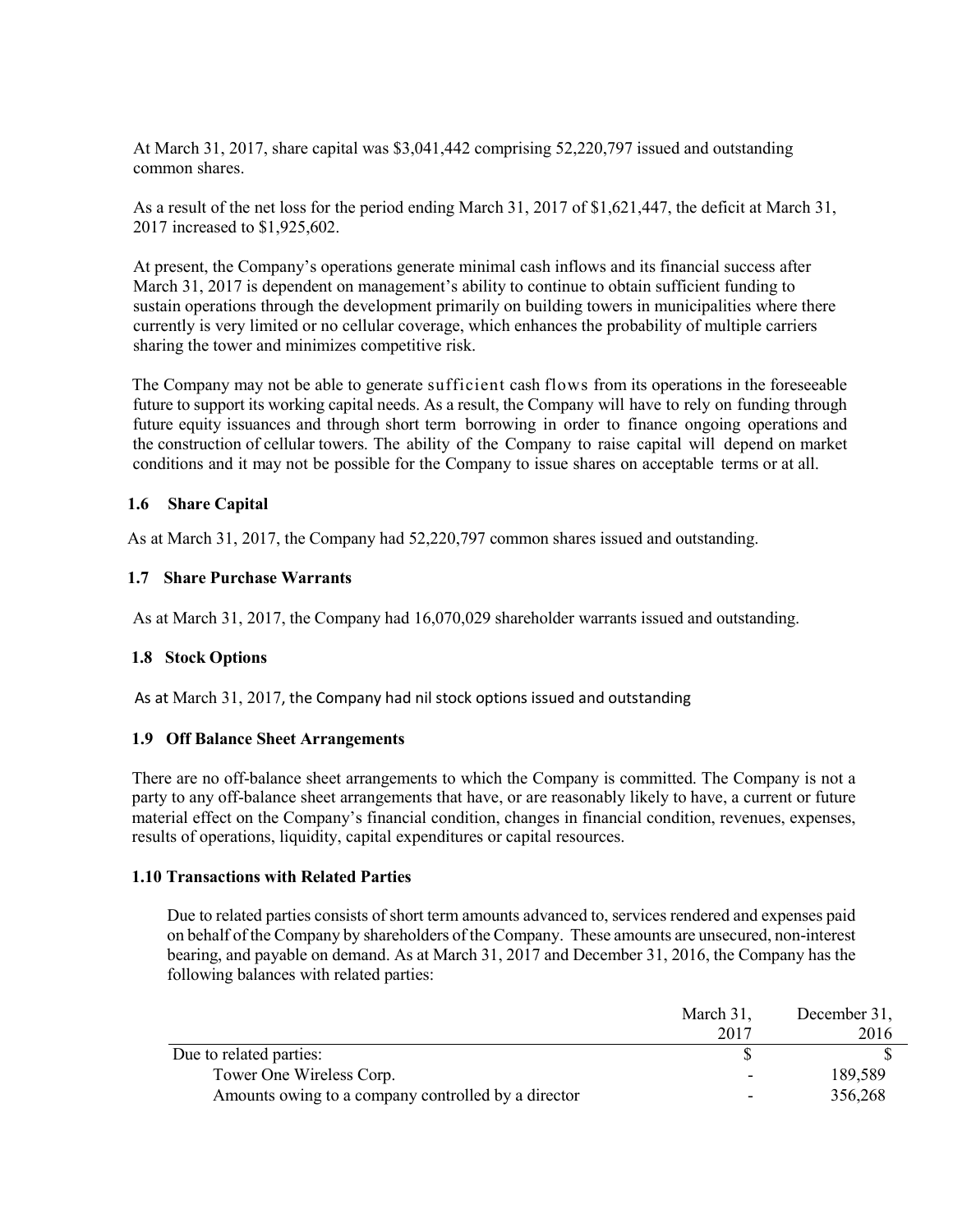| CEC<br>Amounts owing.<br>to the parent<br>of the | $\overline{\phantom{0}}$ | nu.<br>-66. |
|--------------------------------------------------|--------------------------|-------------|
|                                                  | $\overline{\phantom{0}}$ |             |

Included in accounts payable was the commission payables in the amount of \$nil to the officers of the company (December 31, 2015 - \$6,531).

For the period ended March 31, 2017, directors and officers of the company provided consulting services to the company of \$42,500. These charges are included in professional services.

## **1.11 Subsequent Events**

April 4, 2017, the Company announced it has acquired a 90% interest in an established Telecom services and site acquisition company ("Service Company"). The Service Company currently provides site acquisition and licensing to the Telecom Industry in Colombia. Since the Service Company was established in 2005, it has successfully completed the lease/purchase of over 300 Cellular Sites (Real Estate), and has been contracted by all the major Telecom operators in Colombia. This strategic acquisition gives Tower One additional extensive experience in an area essential to its core business.

April 6, 2017, the Company announced that it has applied to OTC Markets Group to trade the Company's common shares on the OTCQB. Additionally, the Company is in process of applying for eligibility with The Depository Trust Company ("DTC") for its common shares once listed on the OTCQB. DTC is a subsidiary of the Depository Trust & Clearing Corp. and manages the electronic clearing and settlement of share transactions for publicly-traded companies. The Company will provide further updates relating to the trading of its common shares on OTCQB in due course.

May 5, 2017, the Company announced that it has secured The Depository Trust Company (DTC) eligibility for its shares traded in the United States under the symbol TOWTF.

May 6, 2017, , the Company announced that it has secured The Depository Trust Company (DTC) eligibility for its shares traded in the United States under the symbol TOWTF.

On May 16, 2017, the Company announced an update regarding its operations in Colombia. The company was recently awarded an additional six search rings from a Mobile Network Operator.

On May 23, 2017, the Company announced it entered into a share purchase agreement to acquire 65 per cent of the issued and outstanding shares of a private Tower Company (the "Tower Company").The Tower Company, which owns, builds and leases Cellular Towers to the Telecom Industry in Argentina, includes a Master Lease Agreement (the"MLA") with a single Mobile Network Operator. The MLA in place allows for the Tower Company to be granted Cellular Search Rings, which are desired coordinates for a tower, and outlines the terms for each tower build.

On May 30, 2017, the Company announced it has completed the acquisition of a private Tower Company (the "Private Tower "). The share purchase agreement was previously announced on May 23, 2017. The Tower Company ("Tower Company"), which owns, builds and leases Cellular Towers to the Telecom Industry in Argentina includes a Master Lease Agreement (the "MLA") with a single Mobile Network Operator (the" MNO"). The MLA in place allows for the Tower One to be granted direct Build To Suit ("BTS") opportunities for the MNO.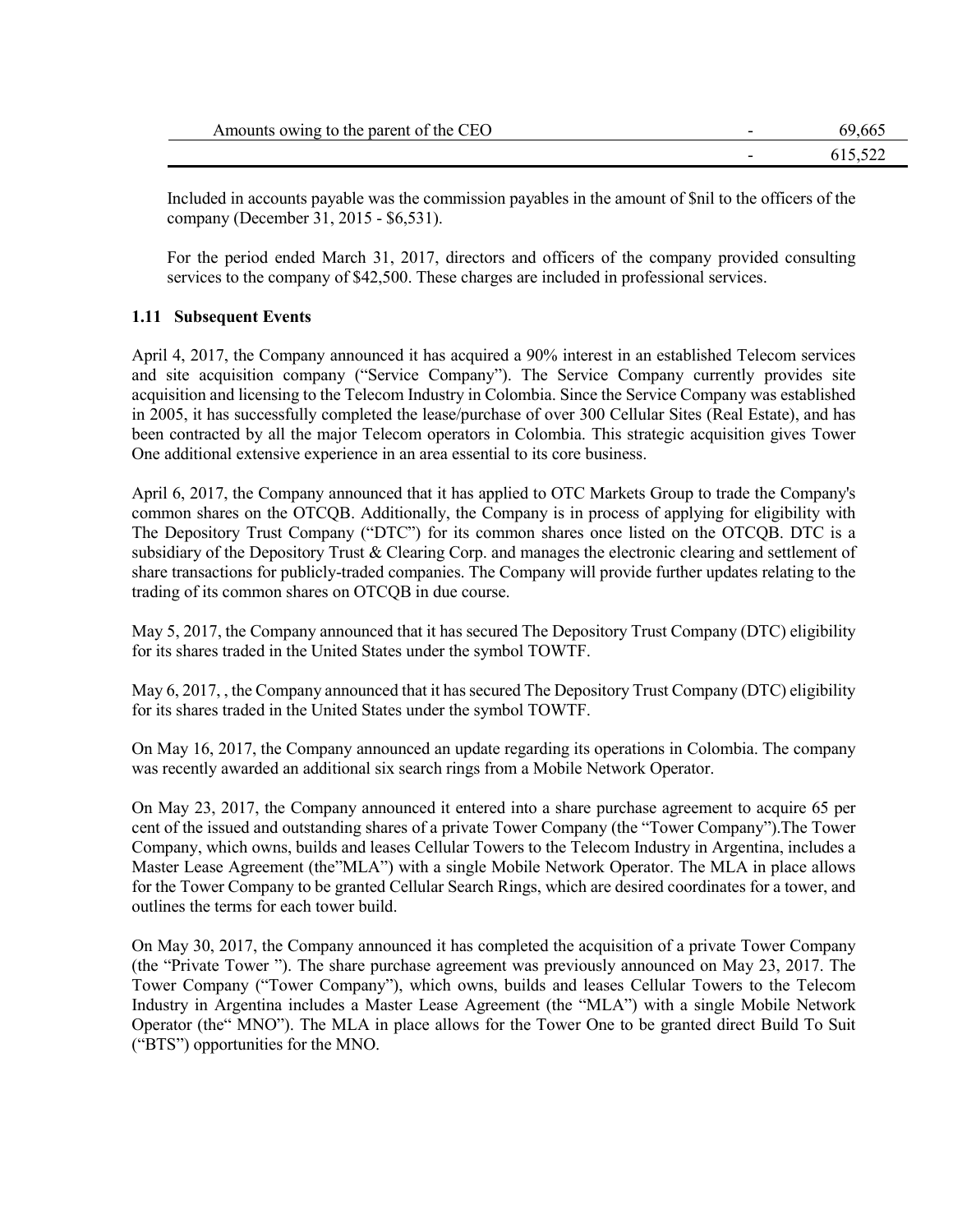## **1.12 Changes in Accounting Policies**

The preparation of financial data is based on accounting principles and practices consistent with those used in the preparation of the audited financial statements of the Company as at December 31, 2016. The unaudited condensed interim consolidated financial statements should be read in conjunction with the Company's audited financial statements for the year ended December 31, 2016.

During the three months ended March 31, 2017, the Company did not adopt new accounting policy.

## Accounting standards issued but not yet applied

The following new standards and interpretations are not yet effective and have not been applied in preparing these financial statements. The Company is currently evaluating the potential impacts of these new standards and does not anticipate any material changes to the financial statements upon adoption of this new and revised accounting pronouncement.

## **Effective for annual periods beginning on or after January 1, 2018**:

- IFRS 9 Financial Instruments introduces new requirements for the classification and measurement of financial assets, and will replace IAS 39. IFRS 9 uses a single approach to determine whether a financial asset is measured at amortized cost or fair value, replacing the multiple classification options available in IAS 39.
- IFRS 15 Revenue from Contracts with Customers is a new standard to establish principles for reporting the nature, amount, timing, and uncertainty of revenue and cash flows arising from an entity's contracts with customers. It provides a single model in order to depict the transfer of promised goods or services to customers. IFRS 15 supersedes IAS 11, *Construction Contracts*, IAS 18, *Revenue*, IFRIC 13, *Customer Loyalty Programs*, IFRIC 15, *Agreements for the Construction of Real Estate*, IFRIC 18, *Transfers of Assets from Customers*, and SIC-31, *Revenue – Barter Transactions involving Advertising Service*.

## **Effective for annual periods beginning on or after January 1, 2019:**

• IFRS 16 - Leases specifies how an IFRS reporter will recognize, measure, present and disclose leases. The standard provides a single lessee accounting model, requiring lessees to recognize assets and liabilities for all leases unless the lease term is 12 months or less or the underlying asset has a low value. Lessors continue to classify leases as operating or finance, with IFRS 16's approach to lessor accounting substantially unchanged from its predecessor, IAS 17. The extent of the impact of adoption has not yet been determined.

The Company has not early adopted these standards, amendments and interpretations and anticipates that the application of these standards, amendments and interpretations will not have a material impact on the financial position and financial performance of the Company.

## **1.13 Financial Instruments and Other Instruments**

The Company is exposed to varying degrees to a variety of financial instrument related risks:

## *Credit risk*

Credit risk is the risk that one party to a financial instrument will cause a financial loss for the other party by failing to discharge any obligations. The Company's cash and receivables are exposed to credit risk. The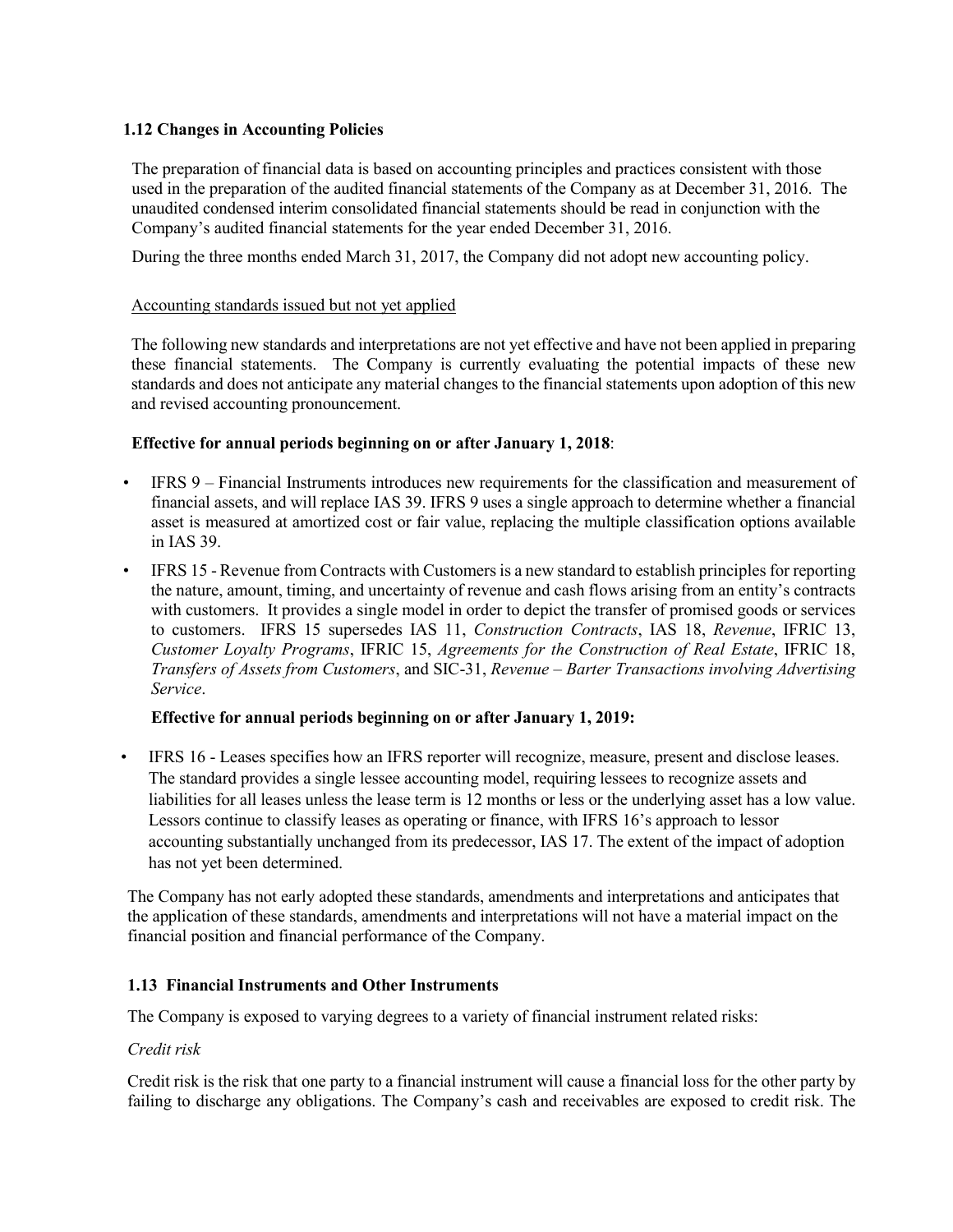Company reduces its credit risk on cash by placing these instruments with institutions of high credit worthiness.

#### *Interest rate risk*

Interest rate risk is the risk the fair value or future cash flows of a financial instrument will fluctuate because of changes in market interest rates. Financial assets and liabilities with variable interest rates expose the Company to cash flow interest rate risk. The Company does not hold any financial liabilities with variable interest rates. The Company does maintain bank accounts which earn interest at variable rates but it does not believe it is currently subject to any significant interest rate risk.

#### *Liquidity risk*

The Company's ability to continue as a going concern is dependent on management's ability to raise required funding through future equity issuances and through short-term borrowing. The Company manages its liquidity risk by forecasting cash flows from operations and anticipating any investing and financing activities. Management and the Board of Directors are actively involved in the review, planning and approval of significant expenditures and commitments.

#### *Fair value*

The carrying value of cash and accounts payable approximated their fair value because of the relatively shortterm nature of these instruments.

Financial assets and liabilities measured at fair value are classified into one of three levels in the fair value hierarchy according to the relative reliability of the inputs used to estimate the fair values. The three levels of the fair value hierarchy are:

- Level 1 Unadjusted quoted prices in active markets for identical assets or liabilities;
- Level 2 Inputs other than quoted prices that are observable for the asset or liability either directly or indirectly; and
- Level 3 Inputs that are not based on observable market data.

The fair value of cash and accounts payable approximates fair value due to the short term nature of the financial instruments. Cash is classified as fair value through profit or loss and is measured using level 1 inputs of the fair value hierarchy.

## **1.14 Other MD&A Requirements**

For more information about the Company, see http://www.toweronewireless.com/. The Company has not filed an AIF Annual Information Form.

 *Disclosure of Outstanding Share Data*

a. Authorized:

52,220,797 common shares with no par value per common share

b. Common Shares Issued:

|                         | Number     | Amount      |
|-------------------------|------------|-------------|
| Balance, March 31, 2017 | 52.220.797 | \$3,041,442 |